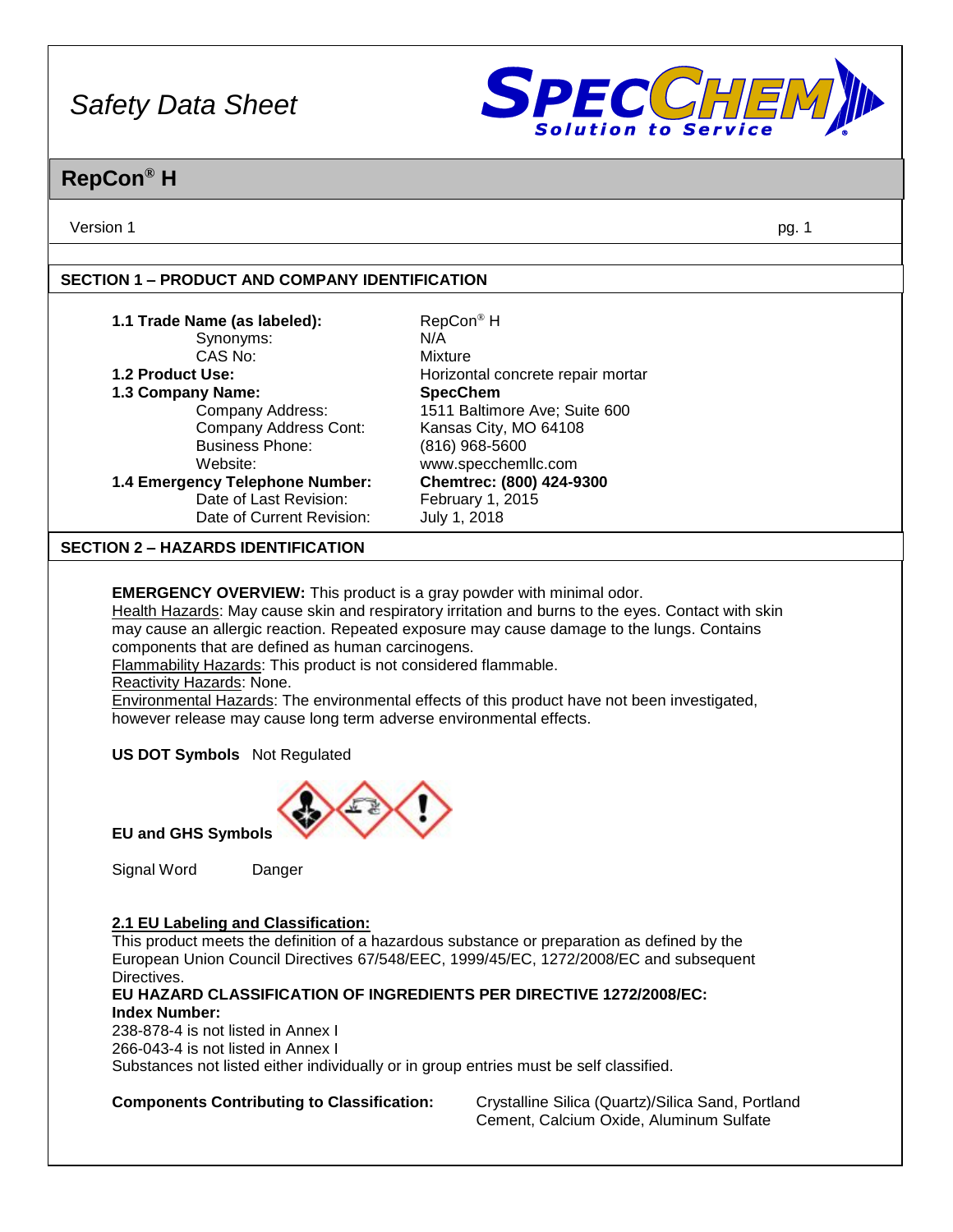

| Version 1                                                       | pg. 2                                                                                                                                                                                                                                                                                                                                                                                                                                                                                                                                                                                                                                                      |
|-----------------------------------------------------------------|------------------------------------------------------------------------------------------------------------------------------------------------------------------------------------------------------------------------------------------------------------------------------------------------------------------------------------------------------------------------------------------------------------------------------------------------------------------------------------------------------------------------------------------------------------------------------------------------------------------------------------------------------------|
| 2.2 Label Elements:                                             |                                                                                                                                                                                                                                                                                                                                                                                                                                                                                                                                                                                                                                                            |
| <b>GHS Hazard Classifications:</b><br><b>Hazard Statements:</b> | <b>Carcinogenicity Category 2</b><br>STOT - SE Category 3 (Respiratory System)<br><b>Skin Irritation Category 2</b><br><b>Skin Sensitization Category 1</b><br>Eye Damage Category 1<br>H351 Suspected of causing cancer<br>H373 May cause damage to organs                                                                                                                                                                                                                                                                                                                                                                                                |
|                                                                 | (Respiratory System) through prolonged or<br>repeated exposure<br>H335 May cause respiratory irritation<br>H315 Causes skin irritation<br>H317 May cause an allergic skin reaction<br>H318 Causes serious eye damage                                                                                                                                                                                                                                                                                                                                                                                                                                       |
| <b>Precautionary Statements:</b>                                | P201 Obtain special instructions before use.<br>P202 Do not handle until all safety precautions<br>have been read and understood.<br>P260 Do not breath<br>dust/fume/gas/mist/vapours/spray.<br>P264 Wash thoroughly after handling.<br>P271 Use only outdoors or in a well-ventilated<br>area.<br>P272 Contaminated work clothing should not be<br>allowed out of the workplace<br>P270 Do not eat, drink or smoke when using<br>this product.<br>P280 Wear protective gloves/eye<br>protection/face protection.                                                                                                                                          |
| <b>Response Statements:</b>                                     | P308+P313 IF exposed or concerned: Get<br>medical advice/attention.<br>P304+P340 IF INHALED: Remove person to<br>fresh air and keep comfortable for breathing.<br>P312 Call a POISON CENTER/Doctor if you<br>feel unwell.<br>P302+P352 IF ON SKIN: Wash with plenty of<br>water.<br>P333+P312 If skin irritation or rash occurs: Get<br>medical advice/attention.<br>P362+P364 Take off contaminated clothing and<br>wash it before reuse.<br>P305+P351+P338 IF IN EYES: Rinse<br>cautiously with water for several minutes.<br>Remove contact lenses, if present and easy to<br>do. Continue rinsing.<br>P310 Immediately call a POISON<br>CENTER/Doctor. |
| <b>Storage Statements:</b>                                      | P403+P233 Store in a well-ventilated place.<br>Keep container tightly closed.<br>P405 Store locked up.                                                                                                                                                                                                                                                                                                                                                                                                                                                                                                                                                     |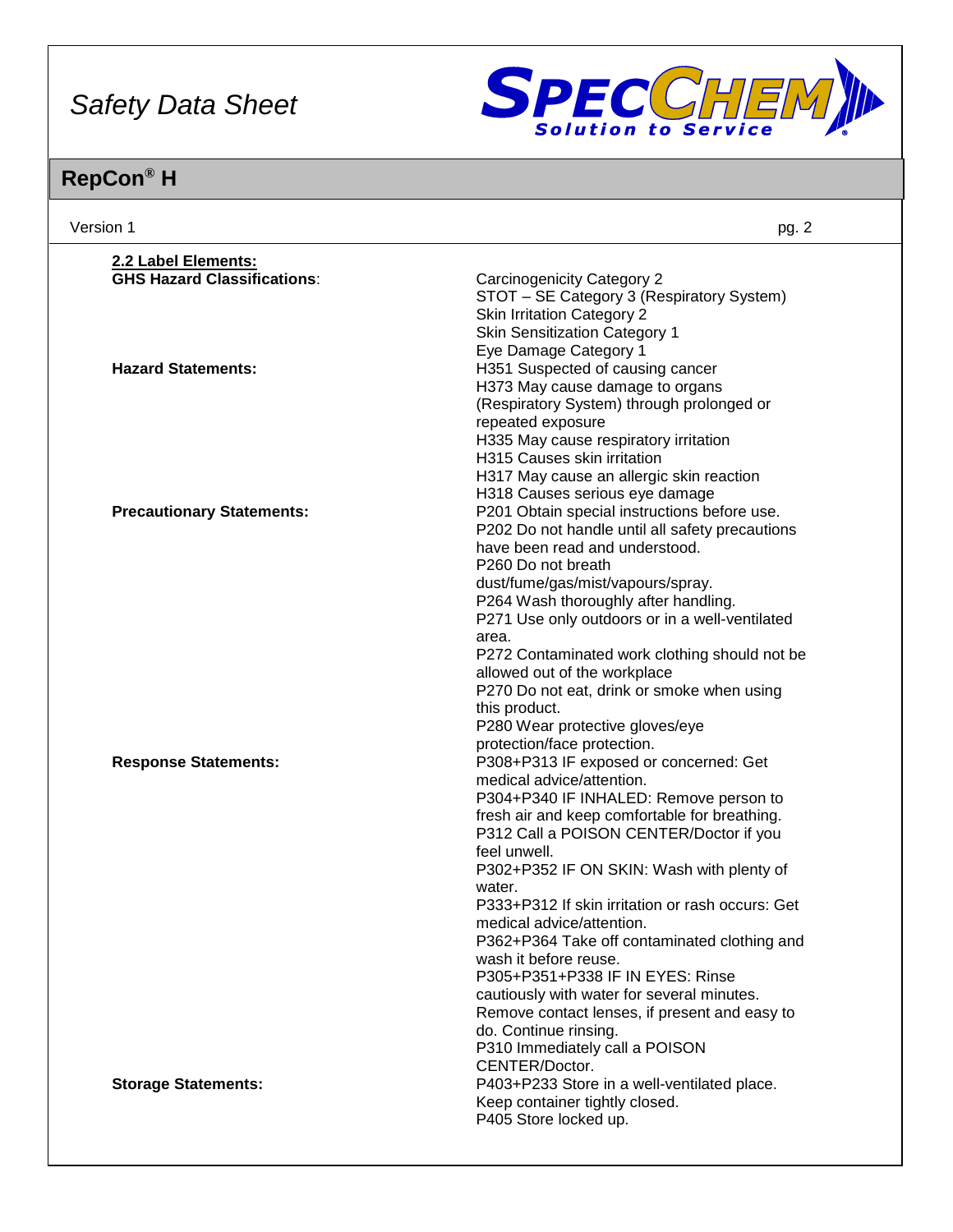

### **RepCon® H**

| Version 1                                                                                                                                                                 | pg. 3                                                                                                         |
|---------------------------------------------------------------------------------------------------------------------------------------------------------------------------|---------------------------------------------------------------------------------------------------------------|
| <b>Disposal Statements:</b>                                                                                                                                               | P501 Dispose of contents/container in<br>accordance with<br>local/regional/national/international regulations |
| 2.3 Health Hazards or Risks From Exposure:                                                                                                                                |                                                                                                               |
| <b>Symptoms of Overexposure by Route of Exposure:</b>                                                                                                                     |                                                                                                               |
| The most significant routes of overexposure for this product are by contact with skin or eyes. The<br>symptoms of overexposure are described in the following paragraphs. |                                                                                                               |
| Acute:<br>Inhalation: May cause respiratory irritation.                                                                                                                   |                                                                                                               |
| Skin Contact: May cause irritation to skin.                                                                                                                               |                                                                                                               |
| Eye Contact: Contact with the eyes may cause burns or irritation.                                                                                                         |                                                                                                               |
| Ingestion: May cause gastrointestinal irritation, nausea, and vomiting.                                                                                                   |                                                                                                               |
| Chronic: Repeated exposure may cause skin dryness or cracking.                                                                                                            |                                                                                                               |
| <b>Target Organs:</b>                                                                                                                                                     |                                                                                                               |
| Acute: Eyes, Skin, Respiratory                                                                                                                                            |                                                                                                               |
| Chronic: Lung, Skin                                                                                                                                                       |                                                                                                               |
| <b>SECTION 3 – COMPOSITION / INFORMATION ON INGREDIENTS</b>                                                                                                               |                                                                                                               |

| <b>Hazardous Ingredients</b>                                                                                                      | WT%         | <b>CAS No.</b> | <b>EINECS No.</b> | <b>Hazard Classification</b>                      |
|-----------------------------------------------------------------------------------------------------------------------------------|-------------|----------------|-------------------|---------------------------------------------------|
| Crystalline Silica (Quartz)/<br>Silica Sand                                                                                       | 50-70%      | 14808-60-7     | 238-878-4         | Carc. 2, STOT RE2                                 |
| <b>Portland Cement</b>                                                                                                            | $25 - 45\%$ | 65997-15-1     | 266-043-4         | STOT SE3, Skin Irrit. 2, Eye Dam. 1, Skin Sens. 1 |
| Calcium Oxide                                                                                                                     | $3 - 10%$   | 1305-78-8      | 215-138-9         | STOT SE3, Skin Irrit. 2, Eye Dam. 1               |
| <b>Aluminum Sulfate</b>                                                                                                           | $1 - 4%$    | 10043-01-3     | 233-135-0         | STOT SE3, Skin Irrit. 2, Eye Dam. 1               |
| Balance of other ingredients are non-hazardous or less than 1% in concentration (or 0.1% for carcinogens, reproductive toxins, or |             |                |                   |                                                   |

respiratory sensitizers).

**Note:** All WHMIS required information is included in appropriate sections based on the ANSI Z400.1-2010 format. This product has been classified in accordance with the hazard criteria of the CPR and the MSDS contains all the information required by the CPR, EU Directives and the Japanese Industrial Standard JIS Z 7250:2000

#### **SECTION 4 – FIRST AID MEASURES**

#### **4.1 Description of First Aid Measures:**

| <b>Eye Contact:</b>  | If product enters the eyes, flush with plenty of water or eye wash<br>solution for several minutes. Remove contacts if present and easy to<br>do. Seek medical attention if irritation persists. |
|----------------------|--------------------------------------------------------------------------------------------------------------------------------------------------------------------------------------------------|
| <b>Skin Contact:</b> | Wash skin thoroughly with soap and water after handling. Seek medical<br>attention if irritation develops and persists.                                                                          |
| Inhalation:          | If breathing becomes difficult, remove victim to fresh air. If necessary,<br>use artificial respiration to support vital functions. Seek medical<br>attention.                                   |
| Ingestion:           | If product is swallowed, call physician or poison center if you feel unwell.                                                                                                                     |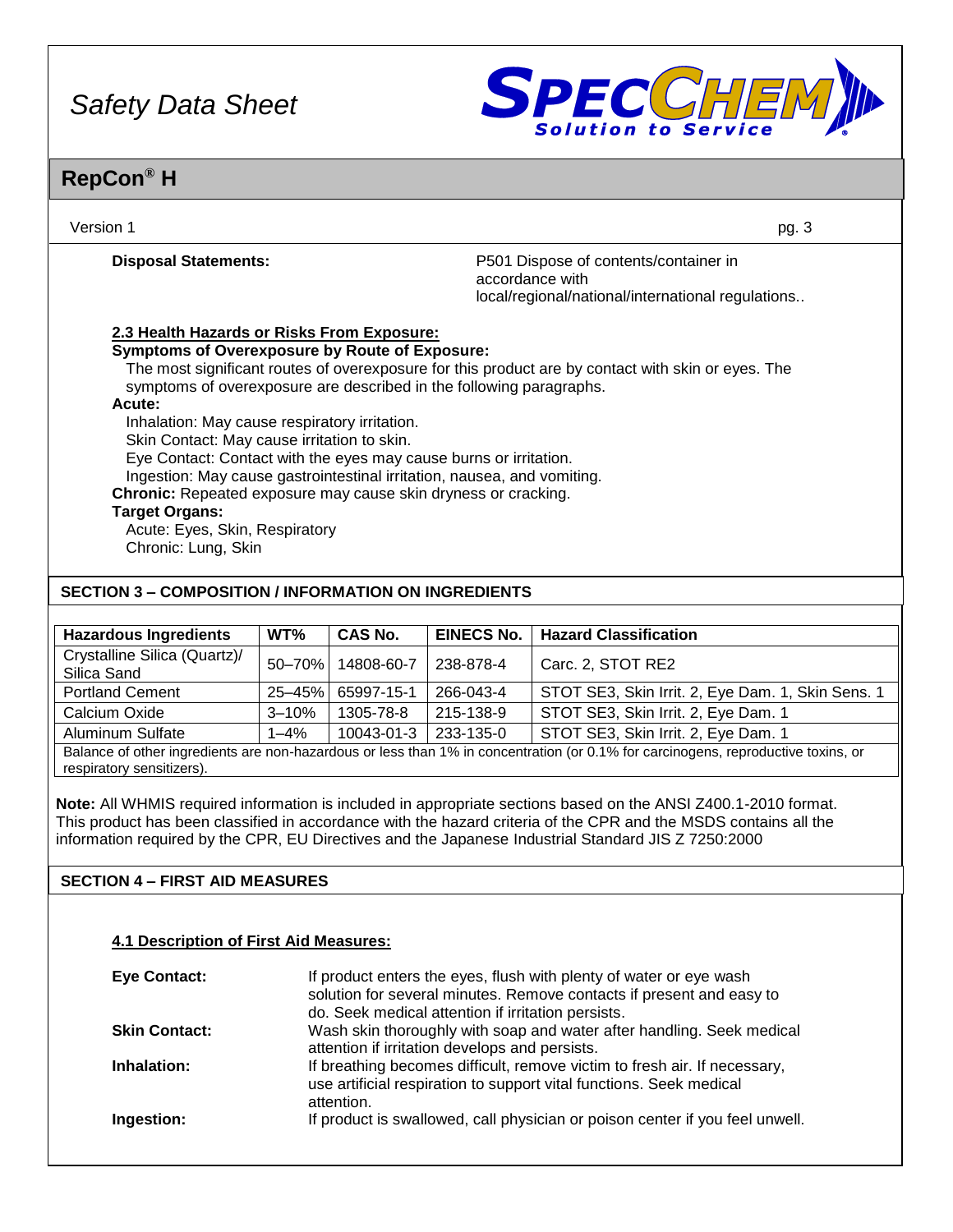

|                                                                                                         |                                                                                                                                                                        | pg. 4                                                                                                                                                                                                                                                                                                                                                                                                                                                                                                                                                                                                                                                                                                                                                                                                                                                                                                                                                                                    |
|---------------------------------------------------------------------------------------------------------|------------------------------------------------------------------------------------------------------------------------------------------------------------------------|------------------------------------------------------------------------------------------------------------------------------------------------------------------------------------------------------------------------------------------------------------------------------------------------------------------------------------------------------------------------------------------------------------------------------------------------------------------------------------------------------------------------------------------------------------------------------------------------------------------------------------------------------------------------------------------------------------------------------------------------------------------------------------------------------------------------------------------------------------------------------------------------------------------------------------------------------------------------------------------|
|                                                                                                         |                                                                                                                                                                        |                                                                                                                                                                                                                                                                                                                                                                                                                                                                                                                                                                                                                                                                                                                                                                                                                                                                                                                                                                                          |
|                                                                                                         |                                                                                                                                                                        |                                                                                                                                                                                                                                                                                                                                                                                                                                                                                                                                                                                                                                                                                                                                                                                                                                                                                                                                                                                          |
|                                                                                                         |                                                                                                                                                                        |                                                                                                                                                                                                                                                                                                                                                                                                                                                                                                                                                                                                                                                                                                                                                                                                                                                                                                                                                                                          |
| the lungs.                                                                                              |                                                                                                                                                                        |                                                                                                                                                                                                                                                                                                                                                                                                                                                                                                                                                                                                                                                                                                                                                                                                                                                                                                                                                                                          |
|                                                                                                         |                                                                                                                                                                        |                                                                                                                                                                                                                                                                                                                                                                                                                                                                                                                                                                                                                                                                                                                                                                                                                                                                                                                                                                                          |
|                                                                                                         |                                                                                                                                                                        |                                                                                                                                                                                                                                                                                                                                                                                                                                                                                                                                                                                                                                                                                                                                                                                                                                                                                                                                                                                          |
|                                                                                                         | <b>Water Spray: Yes</b><br>Foam: Yes<br>Halon: Yes<br><b>Carbon Dioxide: Yes</b><br>Dry Chemical: Yes<br>Other: Any "C" Class                                          |                                                                                                                                                                                                                                                                                                                                                                                                                                                                                                                                                                                                                                                                                                                                                                                                                                                                                                                                                                                          |
|                                                                                                         |                                                                                                                                                                        |                                                                                                                                                                                                                                                                                                                                                                                                                                                                                                                                                                                                                                                                                                                                                                                                                                                                                                                                                                                          |
| <b>Explosive Sensitivity to Mechanical Impact:</b><br><b>Explosive Sensitivity to Static Discharge:</b> | No<br>No                                                                                                                                                               |                                                                                                                                                                                                                                                                                                                                                                                                                                                                                                                                                                                                                                                                                                                                                                                                                                                                                                                                                                                          |
|                                                                                                         | professional.<br><b>SECTION 5 - FIRE FIGHTING MEASURES</b><br>5.1 Fire Extinguishing Materials:<br>5.2 Unusual Fire and Explosion Hazards:<br>drains or water courses. | If professional advice is not available, do not induce vomiting. Never<br>induce vomiting or give dilutents (milk or water) to someone who is<br>unconscious, having convulsions, or who cannot swallow. Seek medical<br>advice. Take a copy of the label and/or SDS with the victim to the health<br>Pre-existing skin, respiratory system or eye problems may be<br>aggravated by prolonged contact.<br>4.2 Symptoms and Effects Both Acute and Delayed: Exposure to skin and respiratory may cause<br>irritation. Contact with the eyes may cause burns. Contact with skin may<br>cause an allergic reaction. Repeated exposure may cause damage to<br>4.3 Recommendations to Physicians: Treat symptoms and eliminate overexposure.<br>Use the following fire extinguishing materials:<br>Irritating and toxic fumes may be produced at high temperatures. Use of water may result if<br>the formation of a toxic aqueous solution. Do not allow run-off from fire fighting to enter |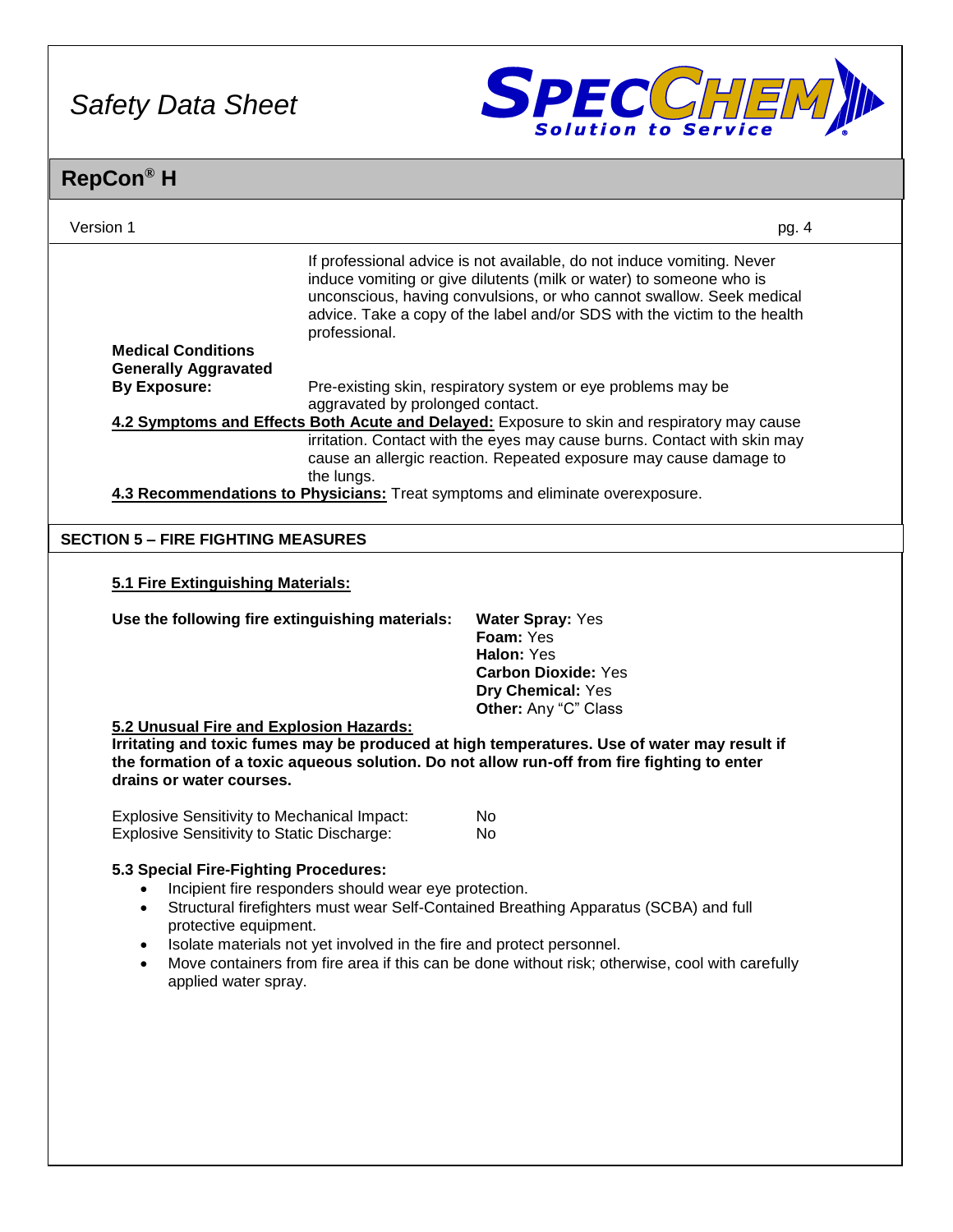

### **RepCon® H**

#### Version 1 pg. 5

• If possible, prevent run-off water from entering storm drains, bodies of water, or other environmentally sensitive areas.



#### **SECTION 6 – ACCIDENTAL RELEASE MEASURES (STEPS FOR SPILLS)**

#### **6.1 Personal Precautions, Protective Equipment and Emergency Procedures:**

Use cautious judgment when cleaning up spill. Wear suitable protective clothing, gloves, and eye/face protection.

#### **6.2 Environmental Precautions:**

If liquid was introduced, construct a dike to prevent spreading. Keep out of sewers, storm drains, surface waters, and soils.

#### **6.3 Spill and Leak Response:**

#### **Small Spills:**

- Collect material via broom or mop. Place in tightly sealed containers for proper disposal.
- Approach spill areas with caution.
- If liquid was introduced, create a dike or trench to contain material.
- Soak up with absorbent material such as clay, sand or other suitable non-reactive material.

#### **Large Spills:**

- Place in leak-proof containers. Seal tightly for proper disposal.
- Dispose of in accordance with U.S. Federal, State, and local hazardous waste disposal regulations and those of Canada and its Provinces, those of Australia, Japan and EU Member States (see Section 13, Disposal Considerations).

#### **SECTION 7 - HANDLING AND STORAGE**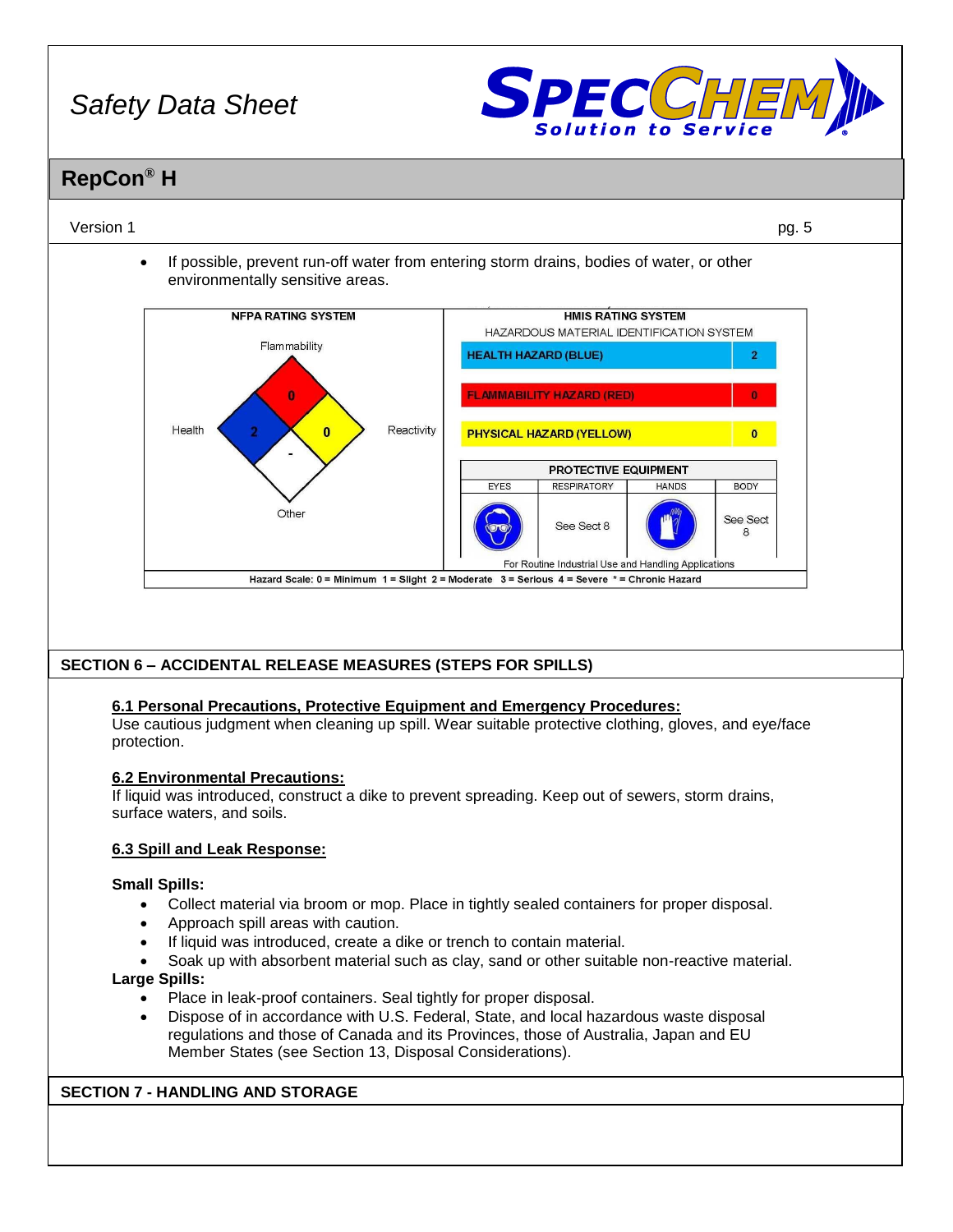

### **RepCon® H**

#### Version 1 pg. 6

#### **7.1 Precautions for Safe Handling:**

To prevent eye contact under the foreseeable conditions of use, wear appropriate safety eyewear. When handling, do not eat, drink, or smoke. Wash thoroughly after handling.

#### **7.2 Storage and Handling Practices:**

Keep away from incompatible materials. Keep container closed when not in use and store in well ventilated area.

#### **7.3 Specific Uses:**

Rapid setting concrete repair mortar.

#### **SECTION 8 – EXPOSURE CONTROLS / PERSONAL PROTECTION**

#### **8.1 Exposure Parameters:**

| Ingredients                                       | <b>CAS No.</b> | <b>OSHA PEL</b>                            | <b>NIOSH PEL</b>                                                                                     | <b>ACGIH TWA</b>    |
|---------------------------------------------------|----------------|--------------------------------------------|------------------------------------------------------------------------------------------------------|---------------------|
| <b>Crystalline Silica</b><br>(Quartz)/Silica Sand | 14808-60-7     | TWA 0.3 mg/m3 (total)                      | $\left  \frac{1}{2} \frac{\text{TWA 0.1 mg/m3}}{\text{G}} \right  \text{ (resp.)}$ Ca TWA 0.05 mg/m3 | $0.025$ mg/m3       |
| <b>Portland Cement</b>                            | 65997-15-1     | TWA 5 mg/m3 (resp)<br>TWA 15 mg/m3 (total) | TWA 5 mg/m3 (resp)<br>TWA 10 mg/m3 (total)                                                           | 10 mg/m $3$ (total) |
| Calcium Oxide                                     | 1305-78-8      | TWA 5 $mg/m3$                              | TWA 2 $mg/m3$                                                                                        | TWA 2 $mg/m3$       |
| <b>Aluminum Sulfate</b>                           | 10043-01-3     | TWA 2 $mg/m3$                              | TWA 2 mg/m3                                                                                          | TWA 2 $mg/m3$       |

# **8.2 Exposure Controls:**

**Ventilation and Engineering Controls:** Use with adequate ventilation to ensure exposure levels are maintained below the limits provided above.

*The following information on appropriate Personal Protective Equipment is provided to assist employers in complying with OSHA regulations found in 29 CFR Subpart I (beginning at 1910.132), or standards of EU member states (including EN 149 for respiratory PPE, and EN 166 for face/eye protection), and those of Japan. Please reference applicable regulations and standards for relevant details.*

| <b>Respiratory Protection:</b> | Maintain airborne contaminant concentrations<br>below guidelines listed above. Use only<br>respiratory protection authorized in the U.S.<br><b>Federal OSHA Respiratory Protection Standard</b><br>(29 CFR 1910.134), equivalent U.S. State<br>standards, Canadian CSA Standard Z94.4-93,<br>the European Standard EN149, or EU member<br>states. |
|--------------------------------|---------------------------------------------------------------------------------------------------------------------------------------------------------------------------------------------------------------------------------------------------------------------------------------------------------------------------------------------------|
| <b>Eye Protection:</b>         | Safety glasses or goggles are required.<br>If necessary, refer to U.S. OSHA 29 CFR<br>1910.133, Canadian Standards, and the<br>European Standard EN166, Australian<br>Standards, or relevant Japanese Standards.                                                                                                                                  |
| <b>Hand Protection:</b>        | Chemical resistant gloves are required to<br>prevent skin contact. If necessary, refer to U.S.<br>OSHA 29 CFR 1910.138, the European                                                                                                                                                                                                              |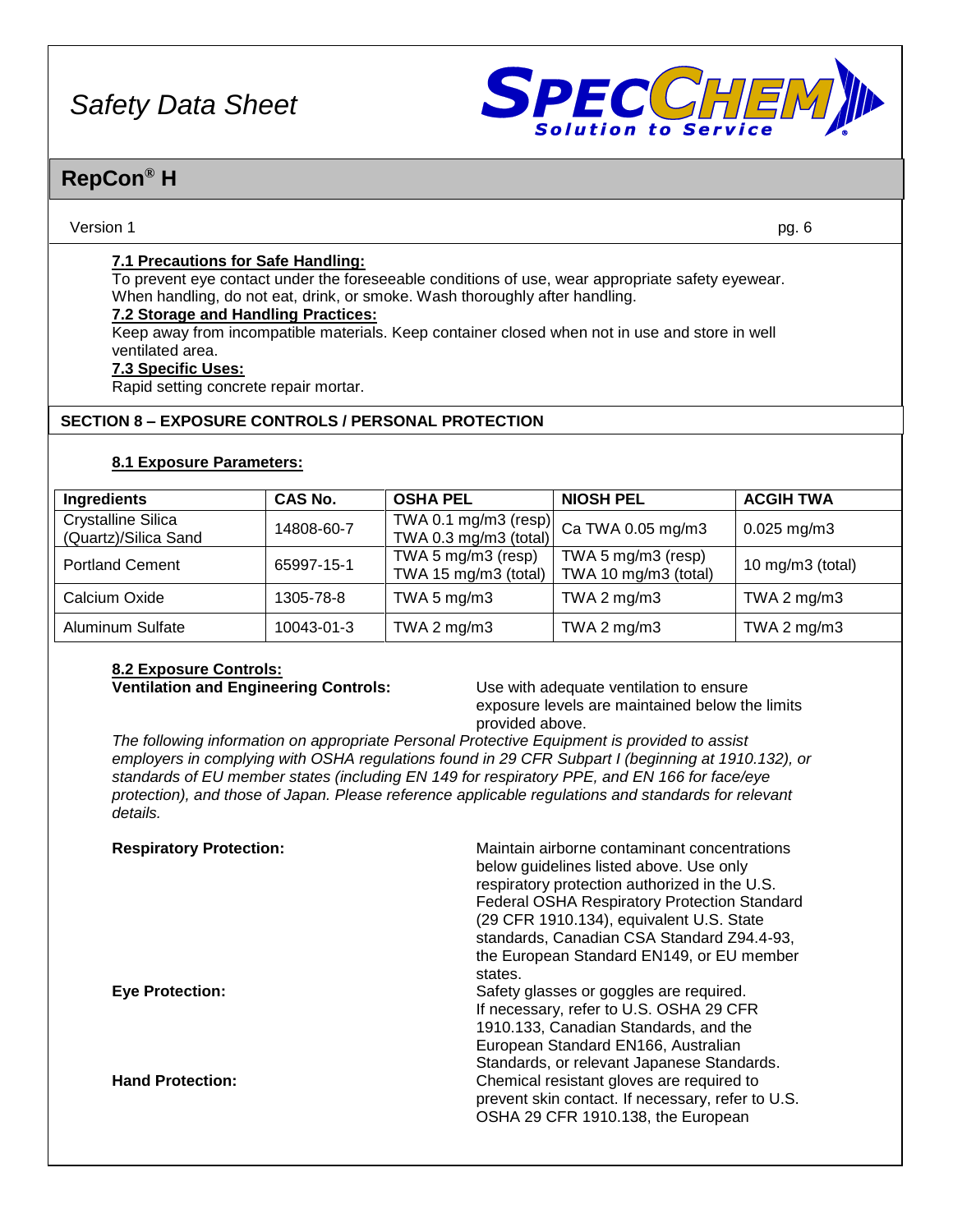

| Version 1                                                                                                                                                                                                                                                                                                                                                                                                                                                                                                                                                                                                                                                                                                                                                                                                                                                                                                                                                                                       | pg. 7                                                                                                                                                                                                                                                                                                                                                                                                                                                                                                                                                                                                                          |
|-------------------------------------------------------------------------------------------------------------------------------------------------------------------------------------------------------------------------------------------------------------------------------------------------------------------------------------------------------------------------------------------------------------------------------------------------------------------------------------------------------------------------------------------------------------------------------------------------------------------------------------------------------------------------------------------------------------------------------------------------------------------------------------------------------------------------------------------------------------------------------------------------------------------------------------------------------------------------------------------------|--------------------------------------------------------------------------------------------------------------------------------------------------------------------------------------------------------------------------------------------------------------------------------------------------------------------------------------------------------------------------------------------------------------------------------------------------------------------------------------------------------------------------------------------------------------------------------------------------------------------------------|
| <b>Body Protection:</b>                                                                                                                                                                                                                                                                                                                                                                                                                                                                                                                                                                                                                                                                                                                                                                                                                                                                                                                                                                         | Standard DIN EN 374, the appropriate<br>Standards of Canada, Australian Standards, or<br>relevant Japanese Standards.<br>Use body protect appropriate to task being<br>performed.<br>If necessary, refer to appropriate Standards of<br>Canada, or appropriate standards of the EU,<br>Australian Standards, or relevant Japanese<br>Standards. If a hazard of injury to the feet exists<br>due to falling objects, rolling objects, where<br>objects may pierce the soles of the feet or where<br>employee's feet may be exposed to electrical<br>hazards, use foot protection, as described in<br>U.S. OSHA 29 CFR 1910.136. |
| <b>SECTION 9 - PHYSICAL AND CHEMICAL PROPERTIES</b>                                                                                                                                                                                                                                                                                                                                                                                                                                                                                                                                                                                                                                                                                                                                                                                                                                                                                                                                             |                                                                                                                                                                                                                                                                                                                                                                                                                                                                                                                                                                                                                                |
| 9.1 Information on Basic Physical and Chemical Properties:<br>ppearance (Physical State and Color): Gray powder<br><b>Odor: Minimal</b><br>Odor Threshold: No data available<br>pH: No data available<br>Melting/Freezing Point: No data available<br><b>Boiling Point: No data available</b><br><b>Flash Point: No data available</b><br>Evaporation Rate: No data available<br>Flammability (Solid; Gas): No data available<br>Upper/Lower Flammability or Explosion Limits: No data available<br>Vapor Pressure (mm Hg @ 20°C (68° F): No data available<br>Vapor Density: No data available<br>Relative Density: No data available<br>Specific Gravity: 2.6 - 3.2<br><b>Solubility in Water: Miscible</b><br>Weight per Gallon: No data available<br>Partition Coefficient (n-octanol/water): No data available<br>Auto-Ignition Temperature: No data available<br>Decomposition Temperature: No data available<br>Viscosity: No data available<br>9.2 Other Information: No data available |                                                                                                                                                                                                                                                                                                                                                                                                                                                                                                                                                                                                                                |
| <b>SECTION 10 - STABILITY AND REACTIVITY</b>                                                                                                                                                                                                                                                                                                                                                                                                                                                                                                                                                                                                                                                                                                                                                                                                                                                                                                                                                    |                                                                                                                                                                                                                                                                                                                                                                                                                                                                                                                                                                                                                                |
| 10.1 Reactivity:<br>10.2 Stability:<br>10.3 Possibility of Hazardous Reactions: Will not occur.<br>10.4 Conditions to Avoid:                                                                                                                                                                                                                                                                                                                                                                                                                                                                                                                                                                                                                                                                                                                                                                                                                                                                    | This product is not reactive.<br>Stable under conditions of normal storage and use.<br>No data available.                                                                                                                                                                                                                                                                                                                                                                                                                                                                                                                      |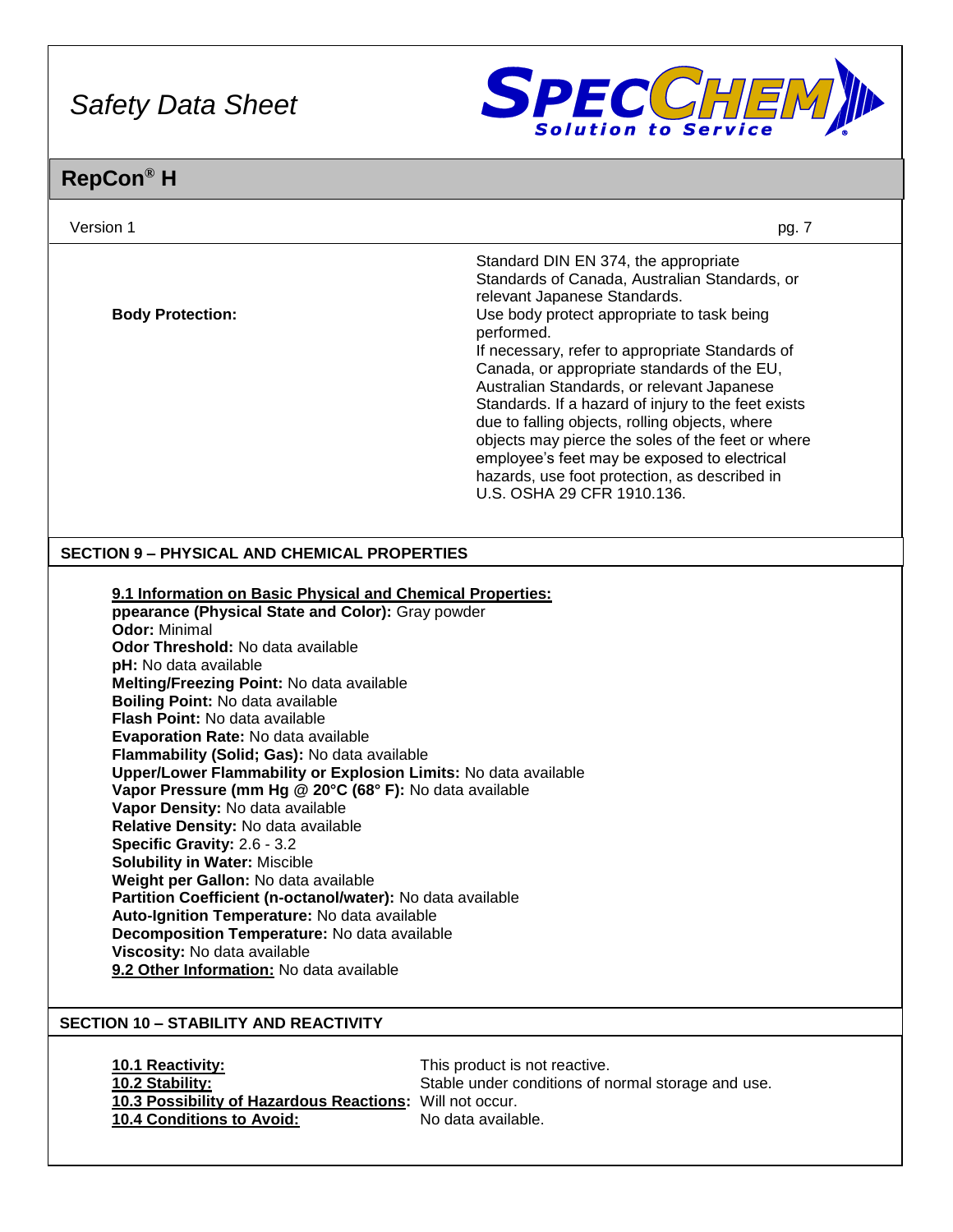

| Version 1                                                                                                                                                                                                                                       | pg. 8                                                                                                                                                                                                                                                                                                                                                     |  |  |  |
|-------------------------------------------------------------------------------------------------------------------------------------------------------------------------------------------------------------------------------------------------|-----------------------------------------------------------------------------------------------------------------------------------------------------------------------------------------------------------------------------------------------------------------------------------------------------------------------------------------------------------|--|--|--|
| 10.5 Incompatible Substances:<br>Hydrogen fluoride.<br>10.6 Hazardous Decomposition Products: No data available.                                                                                                                                |                                                                                                                                                                                                                                                                                                                                                           |  |  |  |
| <b>SECTION 11 - TOXICOLOGY INFORMATION</b>                                                                                                                                                                                                      |                                                                                                                                                                                                                                                                                                                                                           |  |  |  |
| 11.1 Information on Toxicological Effects:                                                                                                                                                                                                      |                                                                                                                                                                                                                                                                                                                                                           |  |  |  |
| <b>Toxicity Data:</b><br><b>Suspected Cancer Agent:</b>                                                                                                                                                                                         | No data available<br>Crystalline Silica (Quartz)/Silica Sand (CAS 14808-60-7) is<br>found on one or more of the following lists: FEDERAL OSHA Z<br>LIST, NTP, IARC, or CAL/OSHA and therefore is considered<br>to be a cancer-causing agent by these agencies.                                                                                            |  |  |  |
| Irritancy:<br><b>Sensitization to the Product:</b>                                                                                                                                                                                              | Skin, eye, and respiratory irritant.                                                                                                                                                                                                                                                                                                                      |  |  |  |
| <b>Germ Cell Mutagenicity:</b>                                                                                                                                                                                                                  | This product is expected to cause skin sensitization.<br>This product does not contain ingredients that are suspected                                                                                                                                                                                                                                     |  |  |  |
|                                                                                                                                                                                                                                                 | to be a germ cell mutagenic.                                                                                                                                                                                                                                                                                                                              |  |  |  |
| <b>Reproductive Toxicity:</b>                                                                                                                                                                                                                   | This product is not expected to be a human reproductive<br>toxicant.                                                                                                                                                                                                                                                                                      |  |  |  |
| <b>SECTION 12 - ECOLOGICAL INFORMATION</b>                                                                                                                                                                                                      |                                                                                                                                                                                                                                                                                                                                                           |  |  |  |
| 12.1 Toxicity:<br>12.2 Persistence and Degradability:<br>12.3 Bioaccumulative Potential:<br>12.4 Mobility in Soil:<br>12.6 Other Adverse Effects:<br>12.7 Water Endangerment Class:                                                             | No data available<br>No specific data available on this product.<br>No specific data available on this product.<br>No specific data available on this product.<br>12.5 Results of PBT and vPvB Assessment: No specific data available on this product.<br>No data available<br>At present, there are no ecotoxicological assessments<br>for this product. |  |  |  |
| <b>SECTION 13 - DISPOSAL CONSIDERATIONS</b>                                                                                                                                                                                                     |                                                                                                                                                                                                                                                                                                                                                           |  |  |  |
| 13.1 Waste Treatment Methods:<br>13.2 EU Waste Code:                                                                                                                                                                                            | Waste disposal must be in accordance with<br>appropriate U.S. Federal, State, and local<br>regulations, those of Australia, EU Member<br>States and Japan.<br>Not determined                                                                                                                                                                              |  |  |  |
| <b>SECTION 14 - TRANSPORTATION INFORMATION</b>                                                                                                                                                                                                  |                                                                                                                                                                                                                                                                                                                                                           |  |  |  |
| 14.1 U.S. Department of Transportation (DOT) Shipping Regulations:<br><b>UN Identification Number:</b><br><b>Proper Shipping Name:</b><br><b>Hazard Class Number and Description:</b><br><b>Packing Group:</b><br><b>DOT Label(s) Required:</b> | This product is classified (per 49 CFR 172.101) by the U.S. Department of Transportation, as follows.<br>Not applicable<br>Not regulated<br>Not applicable<br>Not applicable<br>Not applicable                                                                                                                                                            |  |  |  |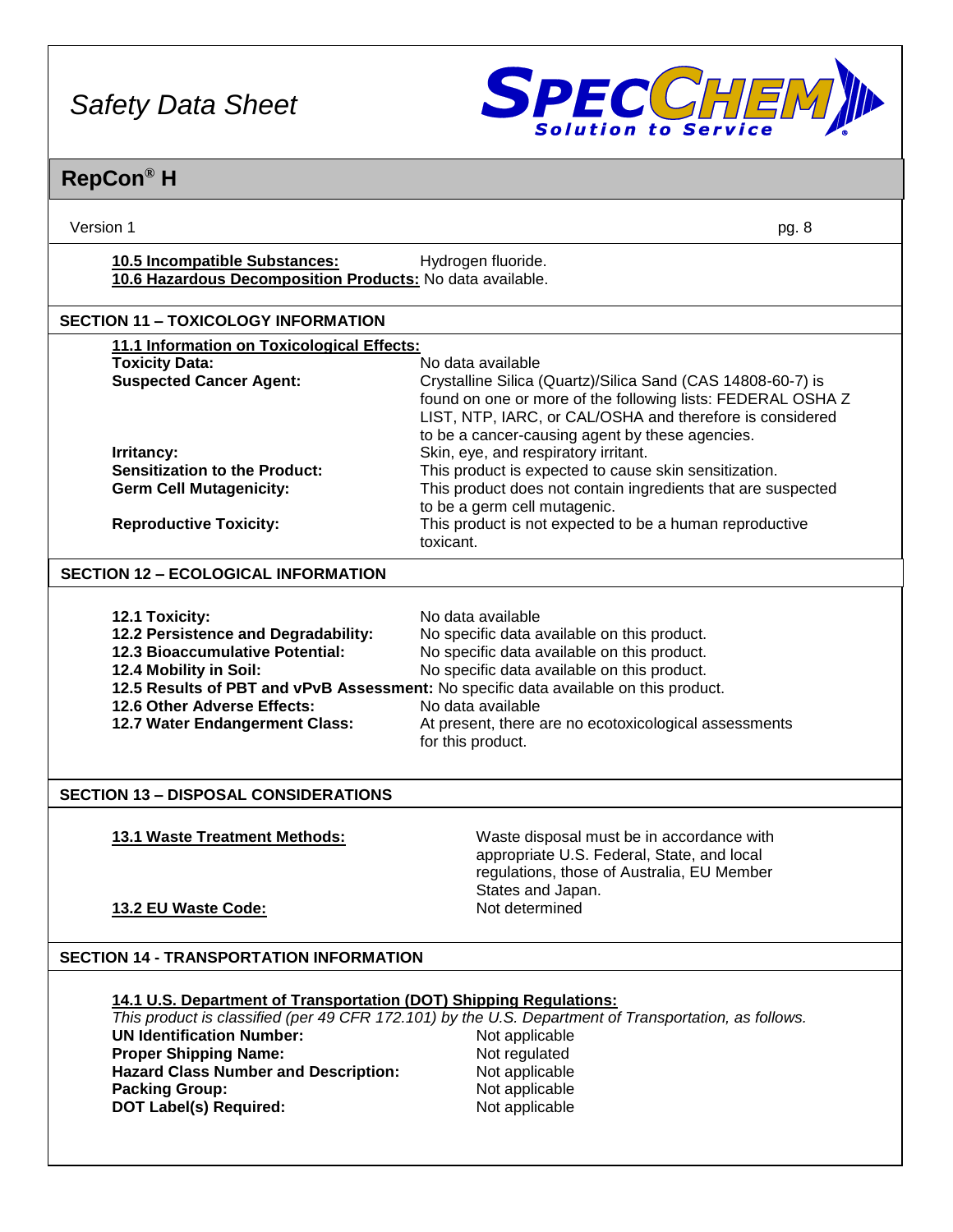

| Version 1                                                                                                                                                                                                                                                                                           | pg. 9                                                                                                                                             |  |  |  |
|-----------------------------------------------------------------------------------------------------------------------------------------------------------------------------------------------------------------------------------------------------------------------------------------------------|---------------------------------------------------------------------------------------------------------------------------------------------------|--|--|--|
| <b>North American Emergency</b><br><b>Response Guidebook Number:</b><br><b>14.2 Environmental Hazards:</b>                                                                                                                                                                                          | Not applicable                                                                                                                                    |  |  |  |
| <b>Marine Pollutant:</b>                                                                                                                                                                                                                                                                            | The components of this product are not designated by<br>the Department of Transportation to be Marine<br>Pollutants (49 CFR 172.101, Appendix B). |  |  |  |
| 14.3 Special Precaution for User:<br>14.4 International Air Transport Association                                                                                                                                                                                                                   | None                                                                                                                                              |  |  |  |
| <b>Shipping Information (IATA):</b><br>14.5 International Maritime Organization                                                                                                                                                                                                                     | Not regulated.                                                                                                                                    |  |  |  |
| <b>Shipping Information (IMO):</b><br><b>UN Identification Number:</b>                                                                                                                                                                                                                              | Not applicable                                                                                                                                    |  |  |  |
| <b>Proper Shipping Name:</b><br><b>Hazard Class Number and Description:</b>                                                                                                                                                                                                                         | Not regulated<br>Not applicable                                                                                                                   |  |  |  |
| <b>Packing Group:</b><br><b>EMS-No:</b>                                                                                                                                                                                                                                                             | Not applicable<br>Not applicable                                                                                                                  |  |  |  |
|                                                                                                                                                                                                                                                                                                     |                                                                                                                                                   |  |  |  |
| <b>SECTION 15 - REGULATORY INFORMATION</b>                                                                                                                                                                                                                                                          |                                                                                                                                                   |  |  |  |
| 15.1 Safety, Health and Environmental Regulations Specific for the Substance or Mixture:<br><b>United States Regulations:</b>                                                                                                                                                                       |                                                                                                                                                   |  |  |  |
| <b>U.S. SARA Reporting Requirements:</b><br>The components of this product are not subject to the reporting requirements of Sections 302, 304, and 313<br>of Title III of the Superfund Amendments and Reauthorization Act.                                                                         |                                                                                                                                                   |  |  |  |
| <b>U.S. SARA 311/312:</b><br>Acute Health: Yes; Chronic Health: Yes; Fire: No; Reactivity; No                                                                                                                                                                                                       |                                                                                                                                                   |  |  |  |
| <b>U.S. CERCLA Reportable Quantity:</b><br>None                                                                                                                                                                                                                                                     |                                                                                                                                                   |  |  |  |
| <b>U.S. TSCA Inventory Status:</b><br>The components of this product are listed on the TSCA Inventory or are exempted from listing.<br><b>Other U.S. Federal Regulations:</b>                                                                                                                       |                                                                                                                                                   |  |  |  |
| None known<br><b>California Safe Drinking Water and Toxic Enforcement Act (Proposition 66):</b><br>This product does contain "Silica, crystalline", which is on the Proposition 65 Lists.                                                                                                           |                                                                                                                                                   |  |  |  |
| 15.2 Canadian Regulations:<br><b>Canadian DSL/NDSL Inventory Status:</b>                                                                                                                                                                                                                            |                                                                                                                                                   |  |  |  |
| Components are DSL Listed, NDSL Listed and/or are exempt from listing<br><b>Other Canadian Regulations:</b>                                                                                                                                                                                         |                                                                                                                                                   |  |  |  |
| Not applicable<br><b>Canadian Environmental Protection Act (CEPA) Priorities Substances Lists:</b><br>This product has been classified in accordance with the hazard criteria of the Controlled Products<br>Regulations and the MSDS contains all of the information required by those regulations. |                                                                                                                                                   |  |  |  |
| <b>Canadian WHMIS Classification and Symbols:</b><br><b>Product Regulations</b>                                                                                                                                                                                                                     | This product is Class E, Corrosive, and D2B, Materials causing other toxic effects, per WHMIS Controlled                                          |  |  |  |
|                                                                                                                                                                                                                                                                                                     |                                                                                                                                                   |  |  |  |